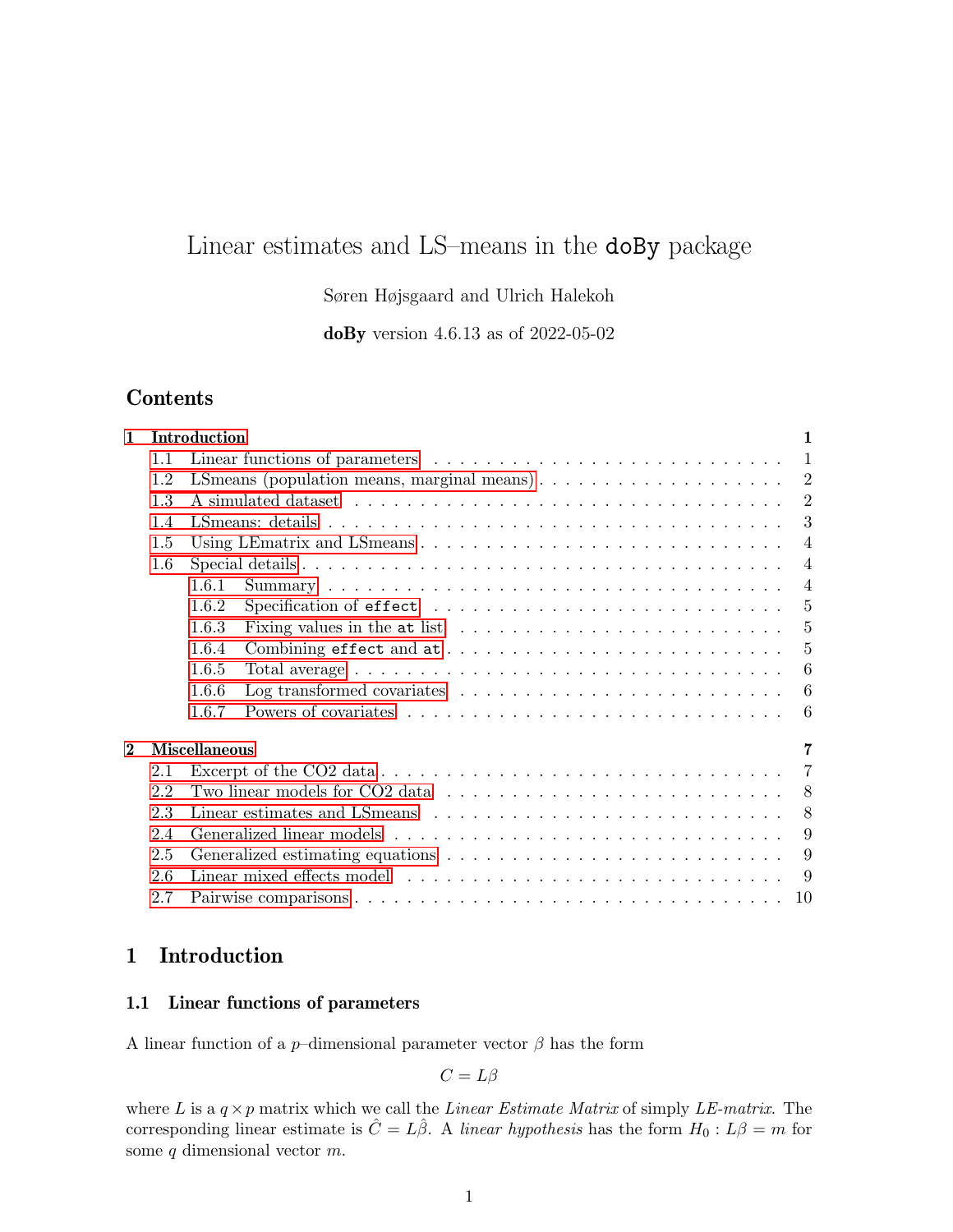#### <span id="page-1-0"></span>1.2 LSmeans (population means, marginal means)

A special type of linear estimates is the so called least-squares means (or LS-means). Other names for these estimates include *population means* and *marginal means*. Consider an imaginary field experiment analyzed with model of the form

 $> \text{lm}$ (  $\text{y}$   $\text{*}$  treat + block + year)

where treat is a treatment factor, block is a blocking factor and year is the year (a factor) where the experiment is repeated over several years. This model specifies the conditional mean  $E(Y | \text{treat}, \text{block}, \text{year})$ . One may be interested in predictions of the form  $E(Y | \text{treat})$ . This quantity can not formally be found from the model. However, it is tempting to average the fitted values of  $E(Y | \text{treat}, \text{block}, \text{year})$  across the levels of block and year and think of this average as  $E(Y | \text{treat})$ . This average is precisely what is called the LS–means. If the experiment is balanced then this average is identical to the average of the observations when stratified according to treat.

An alternative is to think of block and year as random effects, for example:

> library(lme4) >  $lmer(y \text{ 'treat + } (1|block) + (1|year))$ 

In this case one would directly obtain  $E(Y | \text{treat})$  from the model. However, there are at least two reasons why one may be hesitant to consider such a random effects model.

- Suppose there are three blocks and the experiment is repeated over three consecutive years. This means that the random effects are likely to be estimated with a large uncertainty (the estimates will have only two degrees of freedom).
- Furthermore, treating block and year as random effects means they should in principle come from a large population of possible blocks and years. This may or may not be reasonable for the blocks, but it is a questionable assumption for the years.

## <span id="page-1-1"></span>1.3 A simulated dataset

In the following sections we consider these data:

```
> library(doBy)
> set.seed(141164)
> dd \leq expand.grid(A=factor(1:3), B=factor(1:3), C=factor(1:2))
> dd$y <- rnorm(nrow(dd))
> dd$x \leq rnorm(nrow(dd))<sup>^2</sup>
> dd$z <- rnorm(nrow(dd))
> head(dd, 10)
## A B C y x z
## 1 1 1 1 0.73516 1.26234 -0.8019
## 2 2 1 1 0.18606 0.02870 -0.6705
## 3 3 1 1 -0.10532 1.09523 -1.3990
## 4 1 2 1 -0.31093 0.02323 -1.2826
## 5 2 2 1 -0.96994 2.72459 1.3790
## 6 3 2 1 0.59921 1.09027 0.7911
## 7 1 3 1 -0.02469 0.35388 -0.6327
## 8 2 3 1 0.38602 0.95420 0.6125
## 9 3 3 1 0.83019 2.33996 0.8216
```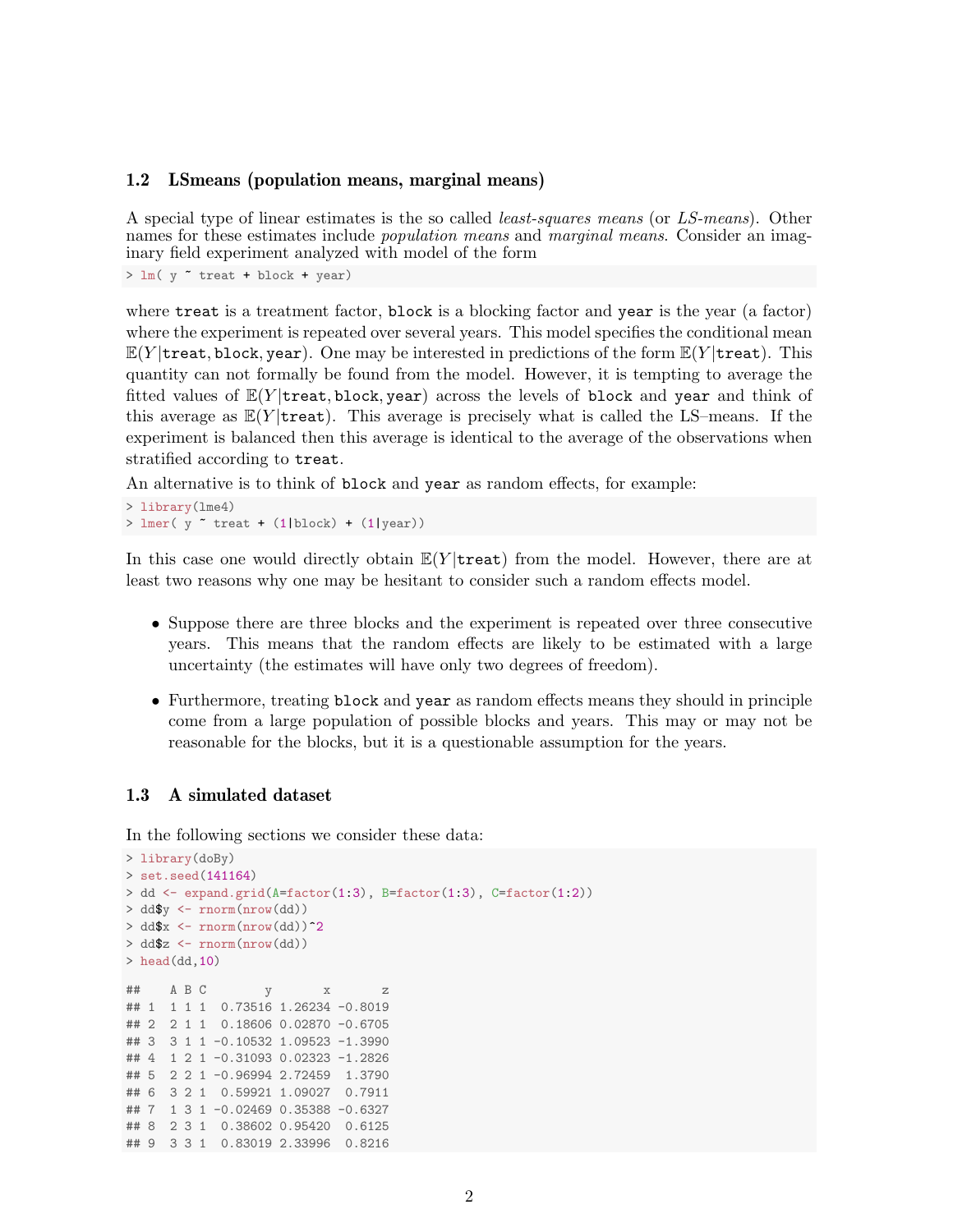## 10 1 1 2 -1.19164 0.06174 0.8128

Consider the additive model

<span id="page-2-1"></span>
$$
y_i = \beta_0 + \beta_{A(i)}^1 + \beta_{B(i)}^2 + \beta_{C(i)}^3 + \beta^4 x_i + e_i \tag{1}
$$

where  $e_i \sim N(0, \sigma^2)$ . We fit this model:

 $> mm \leftarrow lm(y \sim A + B + C + x, data = dd)$ > coef(mm) ## (Intercept) A2 A3 B2 B3 C2 x ## 0.05759 -0.47363 -0.38526 -0.17882 0.27992 -0.37859 0.31206

Notice that the parameters corresponding to the factor levels A1, B1 and C2 are set to zero to ensure identifiability of the remaining parameters.

#### <span id="page-2-0"></span>1.4 LSmeans: details

LSmeans, population means and marginal means are used synonymously in the literature. These quantities are a special kind of contrasts as defined in Section [1.1.](#page-0-1) LSmeans seems to be the most widely used term, so we shall adopt this terms here too.

The model [\(1\)](#page-2-1) is a model for the conditional mean  $\mathbb{E}(y|A, B, C, x)$ . Sometimes one is interested in quantities like  $\mathbb{E}(y|A)$ . This quantity can not formally be found because of the presences of unless  $B, C$  and  $x$ . However, suppose that  $A$  is a treatment of main interest,  $B$  is a blocking factor,  $C$  represents days on which the experiment was carried out and  $x$  denotes e.g. temperature for the specific block on the specific date. Then it is tempting to fix x at its average value  $\bar{x}$  and average  $\mathbb{E}(y|A, B, C, \bar{x})$  over B and C (average over block and day) and think of this average as  $\mathbb{E}(y|A)$ .

The population mean for  $A = 1$  is

$$
\beta^0 + \beta_{A1}^1 + \frac{1}{3}(\beta_{B1}^2 + \beta_{B2}^2 + \beta_{B3}^2) + \frac{1}{2}(\beta_{C1}^3 + \beta_{C2}^3)
$$
 (2)

Recall that the parameters corresponding to the factor levels A1, B1 and C2 are set to zero to ensure identifiability of the remaining parameters. Therefore we may also write the population mean for  $A = 1$  as

$$
\beta^0 + \frac{1}{3}(\beta_{B2}^2 + \beta_{B3}^2) + \frac{1}{2}(\beta_{C2}^3) + \beta^4 \bar{x}.\tag{3}
$$

This quantity can be estimated as (if  $\bar{x} = 1.242$ ):

```
> w \leftarrow c(1, 0, 0, 1/3, 1/3, 1/2, 1.242)> sum(coef(mm) * w)
```

```
## [1] 0.2896
```
We may find the population mean for all three levels of A as

```
> L <- matrix(c(1, 0, 0, 1/3, 1/3, 1/2, 1.242,
                1, 1, 0, 1/3, 1/3, 1/2, 1.242,
                1, 0, 1, 1/3, 1/3, 1/2, 1.242), nr=3, byrow=TRUE)
> L %*% coef(mm)
```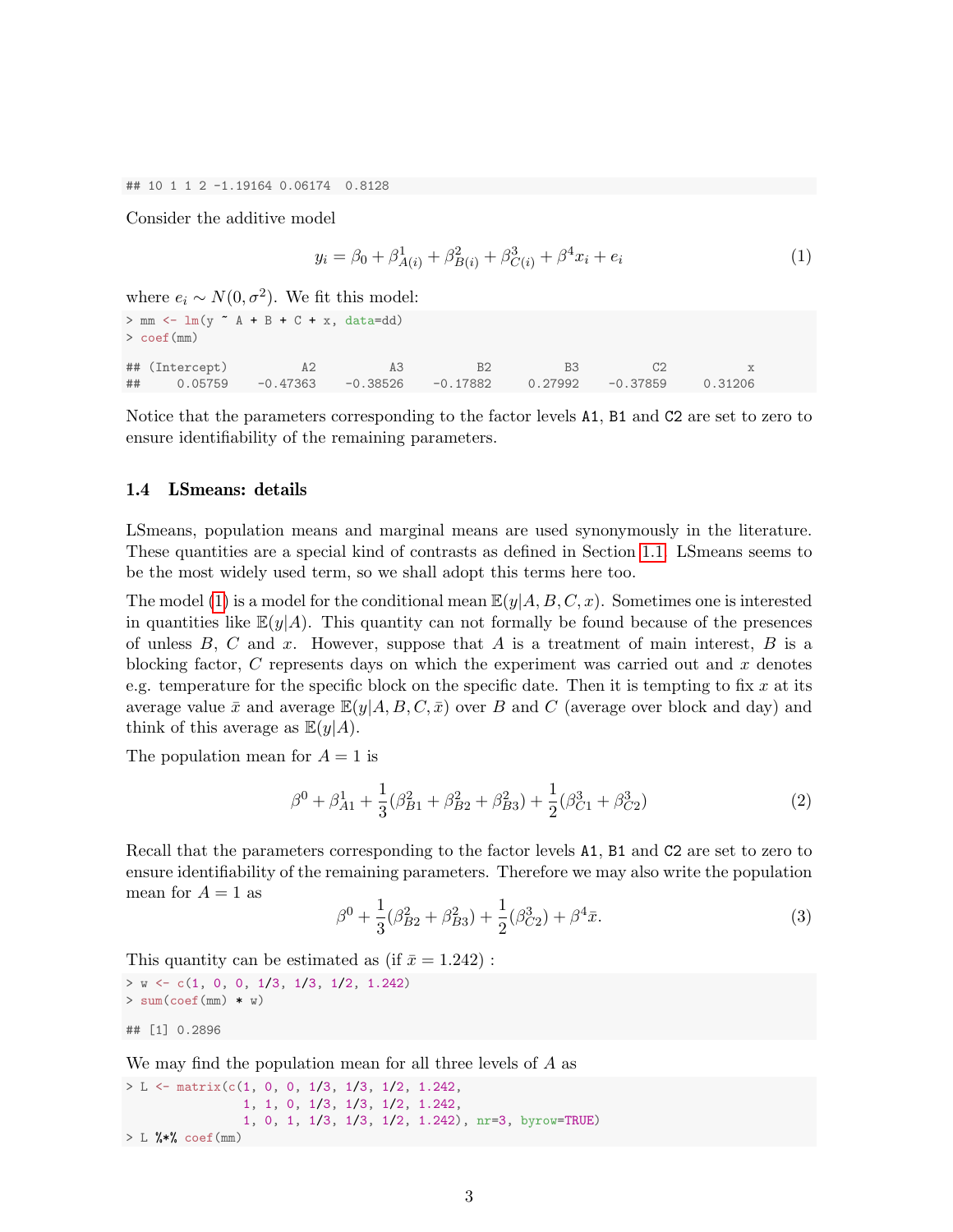```
## [,1]
## [1,] 0.28958
## [2,] -0.18405
## [3,] -0.09568
```
Notice that the matrix W is based on that the first level of  $A$  is set as the reference level. If the reference level is changed then so must  $W$  be.

#### <span id="page-3-0"></span>1.5 Using LEmatrix and LSmeans

Writing the matrix  $W$  is somewhat tedious and hence error prone. In addition, there is a potential risk of getting the wrong answer if the the reference level of a factor has been changed. The LEmatrix function provides an automated way of generating such matrices. The above W matrix is constructed by

```
> L <- LE_matrix(mm, effect='A')
> \; L
## (Intercept) A2 A3 B2 B3 C2 x
## [1,] 1 0 0 0.3333 0.3333 0.5 1.242
## [2,] 1 1 0 0.3333 0.3333 0.5 1.242
## [3,] 1 0 1 0.3333 0.3333 0.5 1.242
```
The effect argument requires to calculate the population means for each level of A aggregating across the levels of the other variables in the data.

The LSmeans function is simply a wrapper around first a call to LEmatrix followed by a call to (by default) linest():

```
> linest(mm, L=L)
## estimate std.error statistic df p.value
## [1,] 0.2895 0.3182 0.9099 11.0000 0.38
## [2,] -0.1841 0.3195 -0.5763 11.0000 0.58
## [3,] -0.0957 0.3188 -0.3003 11.0000 0.77
> LSM <- LSmeans(mm, effect='A')
> LSM
## estimate std.error statistic df p.value
## [1,] 0.2895 0.3182 0.9099 11.0000 0.38
## [2,] -0.1841 0.3195 -0.5763 11.0000 0.58
## [3,] -0.0957 0.3188 -0.3003 11.0000 0.77
```
## <span id="page-3-1"></span>1.6 Special details

#### <span id="page-3-2"></span>1.6.1 Summary

More details about how the matrix was constructed is provided by the summary() method; for example:

```
> summary(LSM)
## Coefficients:
## estimate std.error statistic df p.value
```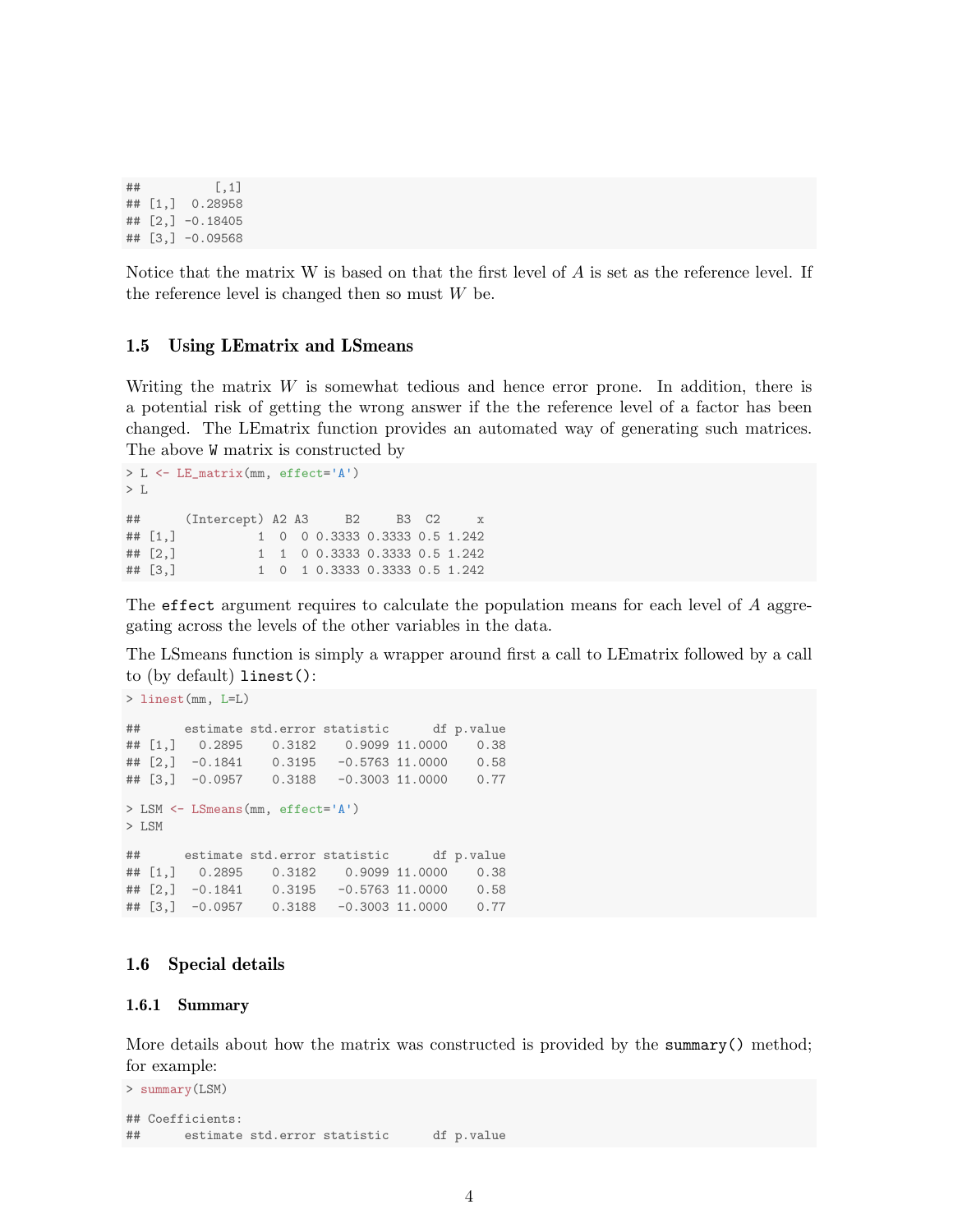```
## [1,] 0.2895 0.3182 0.9099 11.0000 0.38
## [2,] -0.1841 0.3195 -0.5763 11.0000 0.58
## [3,] -0.0957 0.3188 -0.3003 11.0000 0.77
##
## Grid:
## A x
## 1 1 1.242
## 2 2 1.242
## 3 3 1.242
##
## L:
## (Intercept) A2 A3 B2 B3 C2 x
## [1,] 1 0 0 0.3333 0.3333 0.5 1.242
## [2,] 1 1 0 0.3333 0.3333 0.5 1.242
## [3,] 1 0 1 0.3333 0.3333 0.5 1.242
```
#### <span id="page-4-0"></span>1.6.2 Specification of effect

The effect argument can be specified in two ways:

```
> ## 1) a vector of characters and
> LE_matrix(mm, effect= c("A", "C"))
## (Intercept) A2 A3 B2 B3 C2 x
## [1,] 1 0 0 0.3333 0.3333 0 1.242
## [2,] 1 1 0 0.3333 0.3333 0 1.242
## [3,] 1 0 1 0.3333 0.3333 0 1.242
## [4,] 1 0 0 0.3333 0.3333 1 1.242
## [5,] 1 1 0 0.3333 0.3333 1 1.242
## [6,] 1 0 1 0.3333 0.3333 1 1.242
> ## 2) a right hand sided formula:
> ## LE_matrix(mm, effect= \sim A + C)
```
#### <span id="page-4-1"></span>1.6.3 Fixing values in the at list

> LE\_matrix(mm, at=list(A=1, x=2))

We can fix values of the explanatory variables using the  $at=$  argument: For example:

```
## (Intercept) A2 A3 B2 B3 C2 x
## [1,] 1 0 0 0.3333 0.3333 0.5 2
```
#### <span id="page-4-2"></span>1.6.4 Combining effect and at

```
> LE_matrix(mm, effect= ~ A + C, at=list(A=1))
## (Intercept) A2 A3 B2 B3 C2 x
## [1,] 1 0 0 0.3333 0.3333 0 1.242
## [2,] 1 0 0 0.3333 0.3333 1 1.242
```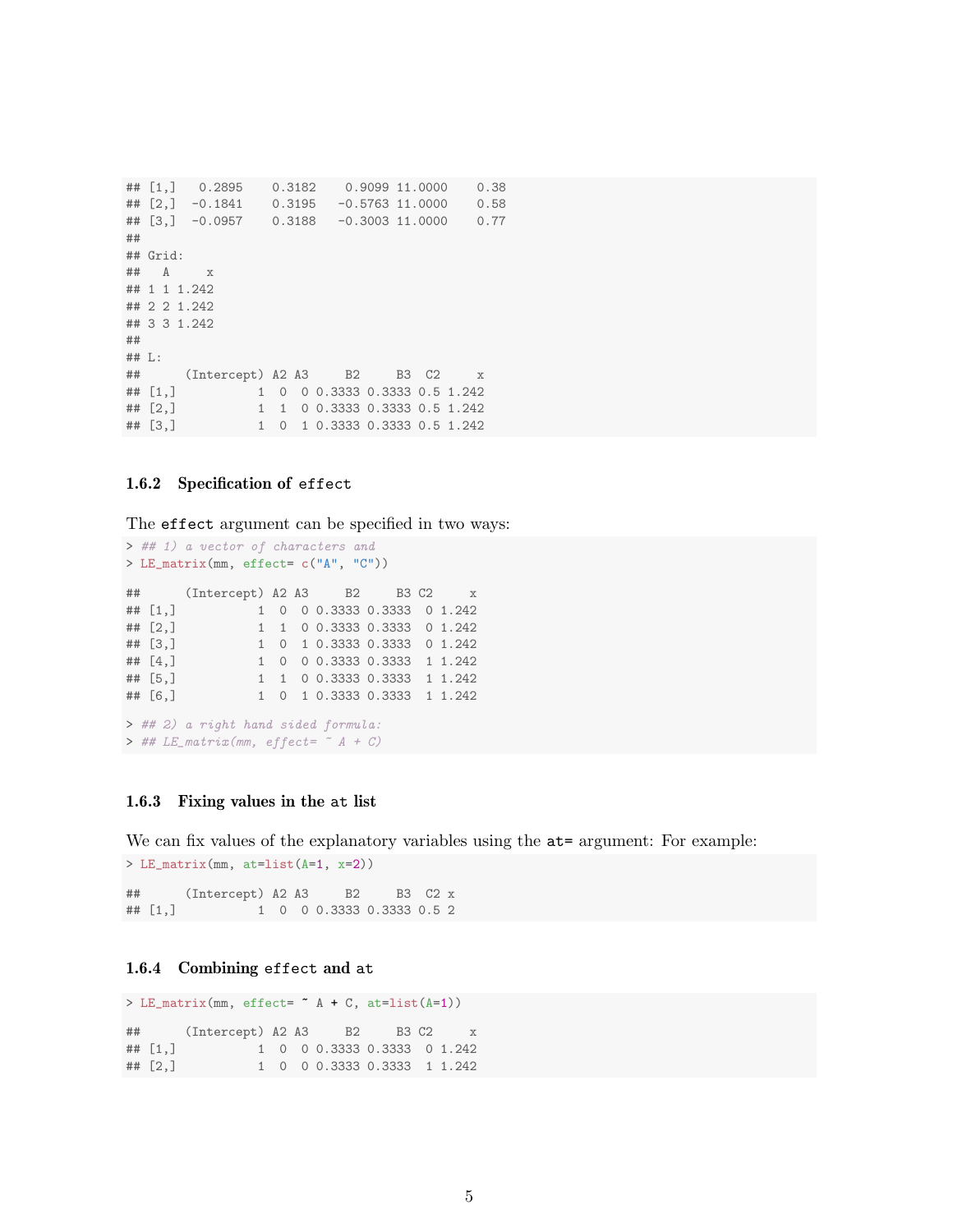#### <span id="page-5-0"></span>1.6.5 Total average

Omitting effect as in

```
> LE_matrix(mm)
## (Intercept) A2 A3 B2 B3 C2 x
## [1,] 1 0.3333 0.3333 0.3333 0.3333 0.5 1.242
> LSmeans(mm)
## estimate std.error statistic df p.value
## [1,] 0.00321 0.18365 0.01751 11.00000 0.99
```
gives the "total average".

#### <span id="page-5-1"></span>1.6.6 Log transformed covariates

Unless otherwise specified, numerical covariates are fixed at their average value, for example for x below:

If we use  $log(x)$  instead we will get an error when calculating LS–means. Instead one must modify data:

```
> mm2 <- lm(y - A + B + C + log(x)), data=dd)
> ## LSmeans(mm2, effect=~A) ## Will fail
> mm2 < - lm(y ~^{\sim} A + B + C + log.x,data=transform(dd, log.x=log(x)))
> LSmeans(mm2, effect="A)
## estimate std.error statistic df p.value
## [1,] 0.315 0.372 0.846 11.000 0.42
## [2,] -0.254 0.373 -0.682 11.000 0.51
                0.371 -0.138 11.000 0.89
> LSmeans(mm2, effect="A)$L
## (Intercept) A2 A3 B2 B3 C2 log.x
## [1,] 1 0 0 0.3333 0.3333 0.5 -0.993
## [2,] 1 1 0 0.3333 0.3333 0.5 -0.993
## [3,] 1 0 1 0.3333 0.3333 0.5 -0.993
```
This also highlights what is computed: The average of the log of x; not the log of the average of x.

#### <span id="page-5-2"></span>1.6.7 Powers of covariates

Similar phenomenon for powers of covariates:

```
> mm2 <- lm(y - A + B + C + x + I(x^2)), data=dd)
> LSmeans(mm2, effect="A)
## estimate std.error statistic df p.value
## [1,] -0.331 0.430 -0.770 10.000 0.46
## [2,] -0.396 0.306 -1.292 10.000 0.23
## [3,] -0.137 0.286 -0.477 10.000 0.64
> LSmeans(mm2, effect="A)$L
```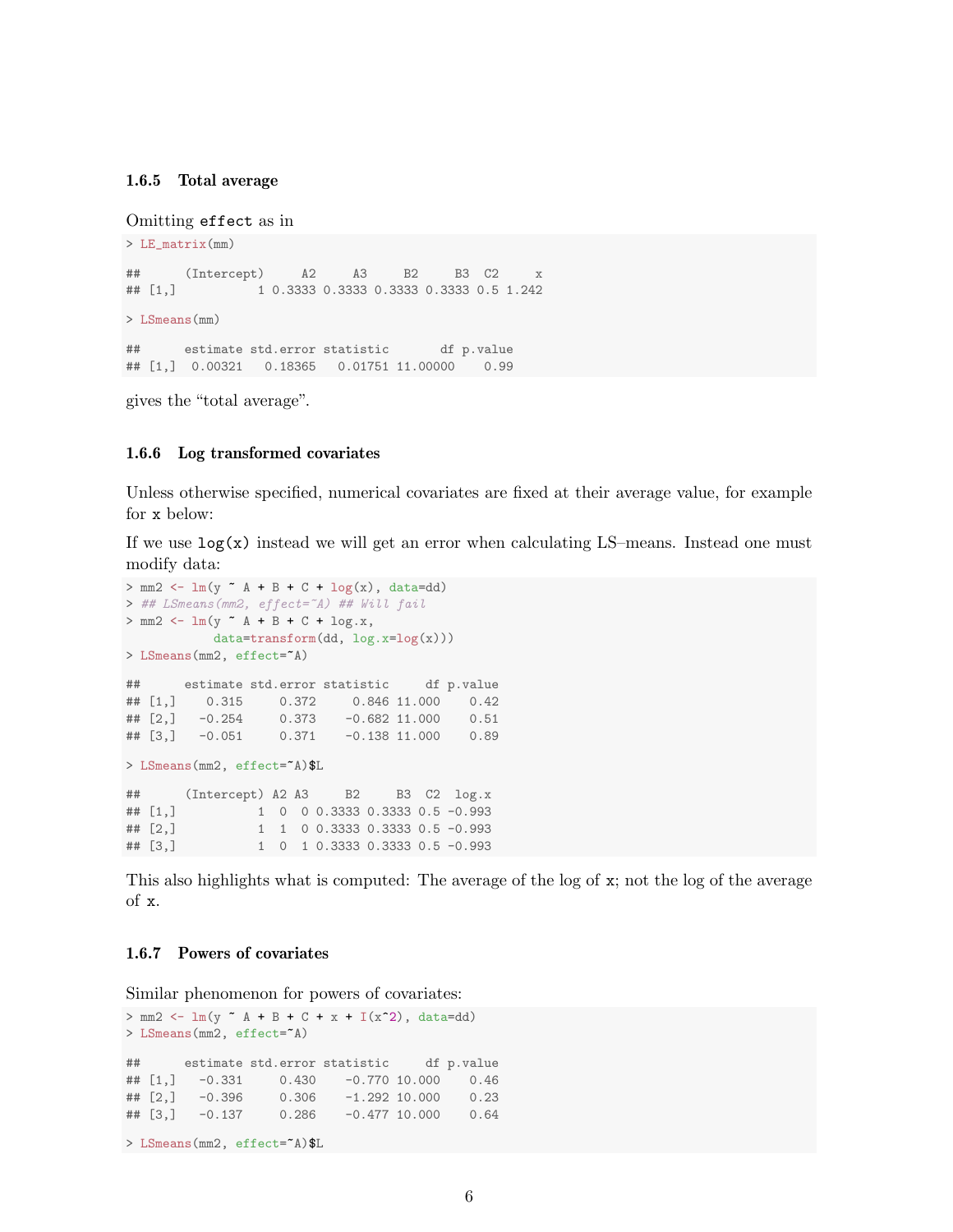$\#$  (Intercept) A2 A3 B2 B3 C2 x I(x^2) ## [1,] 1 0 0 0.3333 0.3333 0.5 1.242 1.542 ## [2,] 1 1 0 0.3333 0.3333 0.5 1.242 1.542 ## [3,] 1 0 1 0.3333 0.3333 0.5 1.242 1.542

Above  $I(x^2)$  is the average of the squared values of x; not the square of the average of x, cfr. the following.

```
> mm2 < - \ln(y - A + B + C + x + x2,data=transform(dd, x2=x^2))
> LSmeans(mm2, effect="A)
## estimate std.error statistic df p.value
## [1,] -0.0398 0.3321 -0.1200 10.0000 0.91
## [2,] -0.1049 0.2890 -0.3631 10.0000 0.72
## [3,] 0.1544 0.3135 0.4925 10.0000 0.63
> LSmeans(mm2, effect="A)$L
## (Intercept) A2 A3 B2 B3 C2 x x2
## [1,] 1 0 0 0.3333 0.3333 0.5 1.242 3.596
## [2,] 1 1 0 0.3333 0.3333 0.5 1.242 3.596
## [3,] 1 0 1 0.3333 0.3333 0.5 1.242 3.596
```
## <span id="page-6-0"></span>2 Miscellaneous

#### <span id="page-6-1"></span>2.1 Excerpt of the CO2 data

For illustration we use subsets of the CO2 data:

```
> data(CO2)
> CO2 <- subset(CO2, conc < 300) ## OK
> CO2.bal <- CO2
> rownames(CO2.bal) <- NULL
```
Data is perfectly balanced. We also use an unbalanced subset of the data

```
> CO2.ubal <- CO2.bal[-c(1, 5, 12, 17, 18, 19, 20, 28),]
> CO2.ubal %>% head
## Plant Type Treatment conc uptake
## 2 Qn1 Quebec nonchilled 175 30.4
## 3 Qn1 Quebec nonchilled 250 34.8
## 4 Qn2 Quebec nonchilled 95 13.6
## 6 Qn2 Quebec nonchilled 250 37.1
## 7 Qn3 Quebec nonchilled 95 16.2
## 8 Qn3 Quebec nonchilled 175 32.4
> xtabs(~Type + Treatment + conc, data=CO2.ubal) %>%
    ftable(row.vars = "Type")
## Treatment nonchilled chilled
## conc 95 175 250 95 175 250
## Type
## Quebec 2 2 3 3 2 1
## Mississippi 2 2 3 2 3 3
```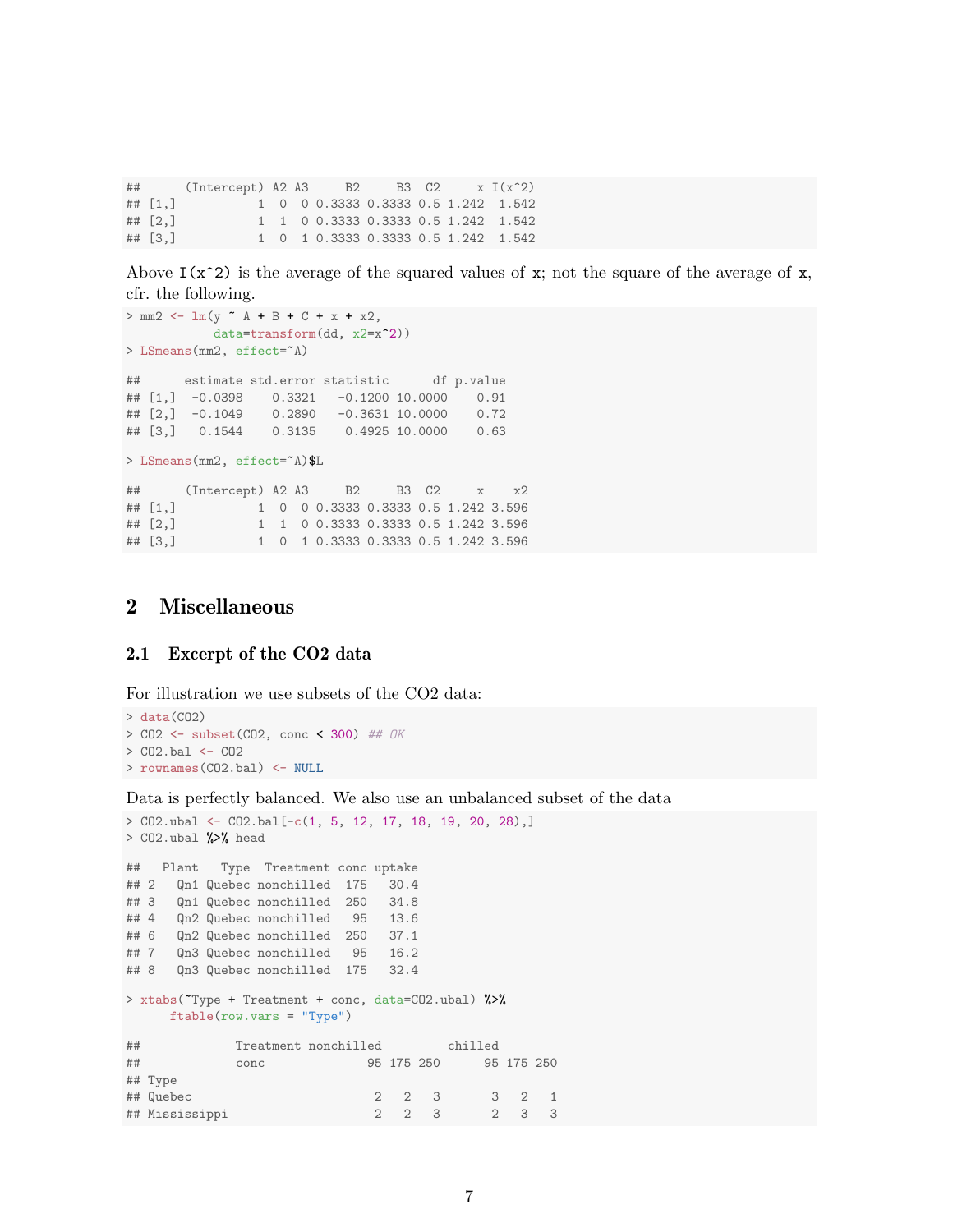### <span id="page-7-0"></span>2.2 Two linear models for CO2 data

```
> library(broom)
> form.add <- uptake ~ conc + Treatment + Type
> form.int <- uptake ~ conc * Treatment + Type
> fm1.bal <- lm(form.add, data=CO2.bal)
> fm1.ubal <- lm(form.add, data=CO2.ubal)
```
## <span id="page-7-1"></span>2.3 Linear estimates and LSmeans

Common task 1: Consider this task: Estimate the value of the response uptake for each combination of Type and Treatment . This can be obtained, for example, as follows:

```
## estimate std.error statistic df p.value
## [1,] 20.30 1.30 15.56 32.00 0
## [2,] 11.19 1.30 8.58 32.00 0
## [3,] 15.33 1.30 11.75 32.00 0
## [4,] 6.22 1.30 4.77 32.00 0
> LSmeans(fm1.ubal, effect=~Type+Treatment, at=list(conc=100))
## estimate std.error statistic df p.value
## [1,] 21.11 1.53 13.79 24.00 0<br>## [2,] 11.68 1.66 7.05 24.00 0
## [2,] 11.68 1.66 7.05 24.00 0
## [3,] 15.19 1.48 10.26 24.00 0
## [4,] 5.76 1.48 3.88 24.00 0
```
> LSmeans(fm1.bal, effect="Type+Treatment, at=list(conc=100))

Common task 2: Estimate the value of the response uptake when for each level of Treatment. Formally this question can not be answered under the model because the model gives the conditional mean of uptake given conc, Type and Treatment. There is, so to speak, no way of getting rid of Type. There are different workarounds for this situation: We can average over Type and fix conc at its average. Alternatively, we can fit model without Type effect and repeat the steps above.

```
> LSmeans(fm1.bal, effect="Treatment)
## estimate std.error statistic df p.value
## [1,] 23.622 0.885 26.682 32.000 0
                0.885 21.072 32.000 0
> LSmeans(fm1.ubal, effect="Treatment)
## estimate std.error statistic df p.value
## [1,] 24.30 1.03 23.60 24.00 0
## [2,] 18.38 1.04 17.73 24.00 0
> ## Fit model without Type
> fm2.bal \leq update(fm1.bal, \cdot - Type)
> fm2.ubal <- update(fm1.ubal, . ~. - Type)
>
> LSmeans(fm2.bal, effect="Treatment)
## estimate std.error statistic df p.value
## [1,] 23.62 1.42 16.63 33.00 0
```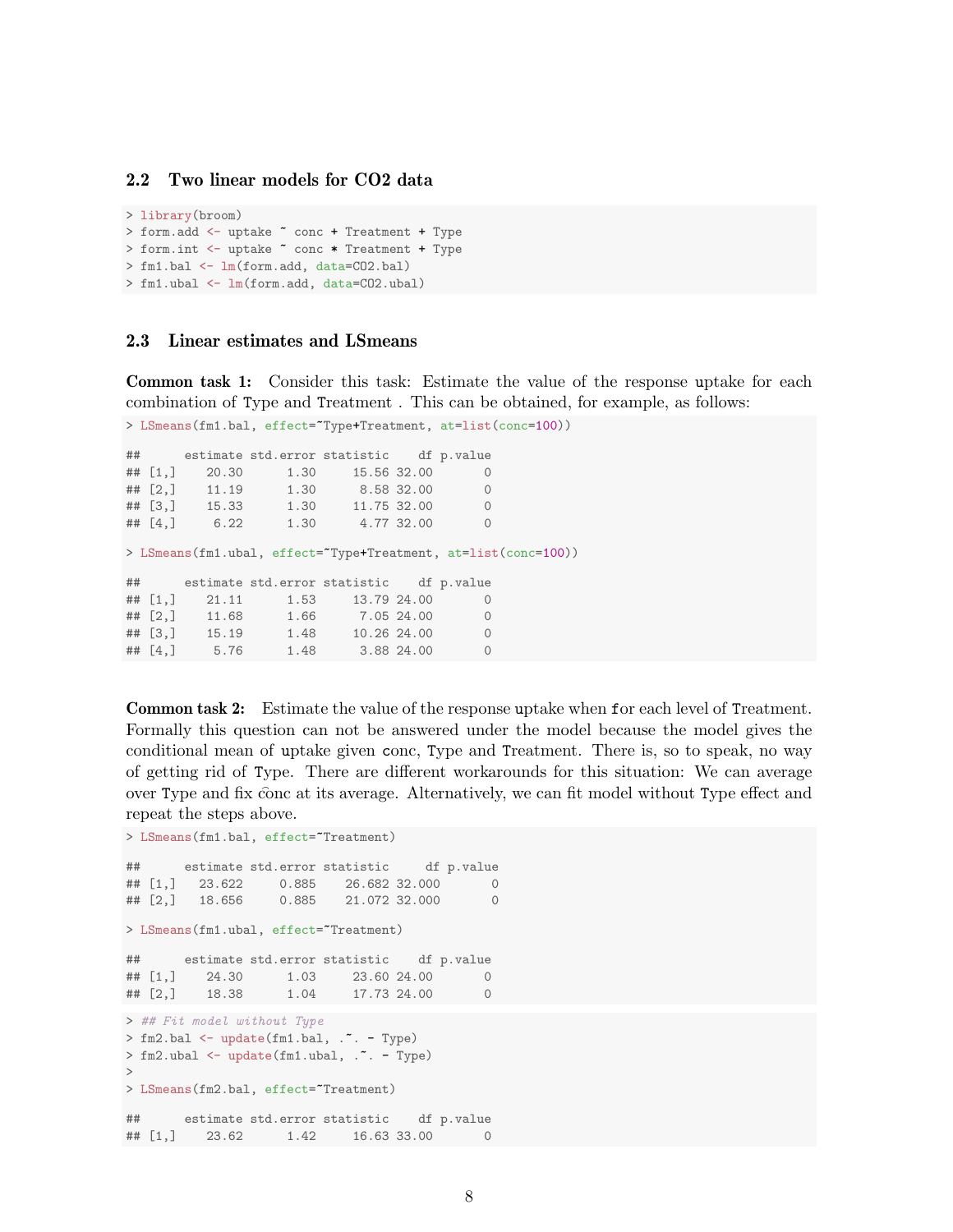## [2,] 18.66 1.42 13.13 33.00 0 > LSmeans(fm2.ubal, effect="Treatment) ## estimate std.error statistic df p.value ## [1,] 24.38 1.66 14.68 25.00 0 ## [2,] 17.62 1.66 10.61 25.00 0

Notice that the predictions (estimates) are identical for the balanced dataset but not for the unbalanced dataset. Notice also that the standard errors of the predictions are somewhat larger when fitting a model without Type effect. This is to be expected as the variation due to Type goes into the residual.

### <span id="page-8-0"></span>2.4 Generalized linear models

We can calculate LS–means for e.g. a Poisson or a gamma model. Default is that the calculation is calculated on the scale of the linear predictor.

```
> fm.glm <- glm(form.add, family=Gamma, data=CO2.ubal)
> LSmeans(fm.glm, effect="Treatment, type="link")
## estimate std.error statistic p.value
## [1,] 0.04879 0.00287 17.01566 0
## [2,] 0.05993 0.00343 17.46004 0
```
#### <span id="page-8-1"></span>2.5 Generalized estimating equations

```
For gee-type models we get
```

```
> library(geepack)
> fm.gee <- geeglm(uptake ~ conc + Treatment + Type,
                 id=Plant, family=Gamma, data=CO2.ubal)
> LSmeans(fm.gee, effect="Treatment)
## estimate std.error statistic p.value
## [1,] 0.04879 0.00228 21.39458 0
## [2,] 0.05993 0.00382 15.69861 0
```
## <span id="page-8-2"></span>2.6 Linear mixed effects model

For illustration we treat Plant as a random effect:

```
> library(lme4)
## Loading required package: Matrix
> fm.mix <- lmer(uptake ~ conc + Treatment + Type + (1|Plant), data=CO2.ubal)
## boundary (singular) fit: see help('isSingular')
> LSmeans(fm.mix, effect="Treatment)
## estimate std.error statistic df p.value
## [1,] 24.30 1.05 23.04 7.37 0
## [2,] 18.38 1.06 17.30 7.62 0
```